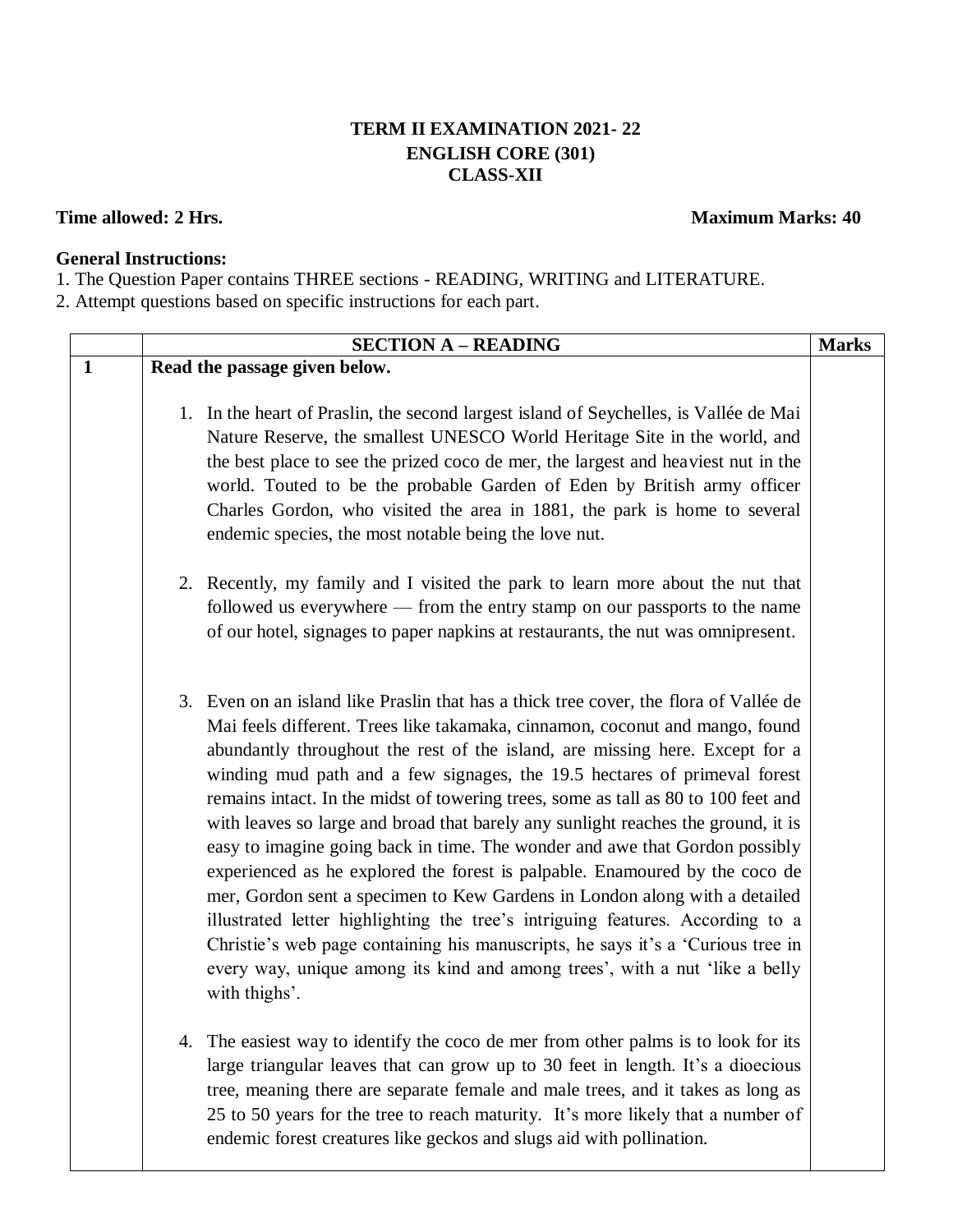|            | 5. Before the discovery of Seychelles, coco de mer nuts washed up as far away as<br>the shores of Maldives, where they were considered to be fruits of a mysterious<br>palm growing under the sea. Today, there's rare chance a nut would float<br>away. There are strict government regulations in place and nut-bearing trees<br>are carefully monitored and guarded. Fallen nuts are collected by the Ministry<br>of Environment, hollowed out, polished and sold as souvenirs for a handsome<br>price, along with a permit.<br>6. Efforts are being made to propagate the tree beyond the Praslin and Curieuse<br>islands where they are naturally found. While the results of these initiatives are<br>yet to be seen, there's no doubt the coco de mer is a steadfast nut, deeply in<br>love with the land it hails from. There's an unsaid magic at play that ensures<br>these trees thrive and grow in these patches of untouched forests and nowhere<br>else, like they have for thousands of years. Who knows, maybe there is a |  |
|------------|-------------------------------------------------------------------------------------------------------------------------------------------------------------------------------------------------------------------------------------------------------------------------------------------------------------------------------------------------------------------------------------------------------------------------------------------------------------------------------------------------------------------------------------------------------------------------------------------------------------------------------------------------------------------------------------------------------------------------------------------------------------------------------------------------------------------------------------------------------------------------------------------------------------------------------------------------------------------------------------------------------------------------------------------|--|
|            | divine hand involved in creating the love nut.                                                                                                                                                                                                                                                                                                                                                                                                                                                                                                                                                                                                                                                                                                                                                                                                                                                                                                                                                                                            |  |
| questions: | Based on your understanding of the passage, answer any eight out of the nine<br>$1*8$                                                                                                                                                                                                                                                                                                                                                                                                                                                                                                                                                                                                                                                                                                                                                                                                                                                                                                                                                     |  |
|            | Cite evidence from the passage, as the author says, that the nut was<br>$\ddot{\mathbf{i}}$<br>omnipresent.                                                                                                                                                                                                                                                                                                                                                                                                                                                                                                                                                                                                                                                                                                                                                                                                                                                                                                                               |  |
|            | "the park is home to several endemic species.' Explain the line?<br>$\overline{ii}$                                                                                                                                                                                                                                                                                                                                                                                                                                                                                                                                                                                                                                                                                                                                                                                                                                                                                                                                                       |  |
|            | iii)<br>Why does the author say that moving in the forest takes you back to<br>primeval times?                                                                                                                                                                                                                                                                                                                                                                                                                                                                                                                                                                                                                                                                                                                                                                                                                                                                                                                                            |  |
|            | What captivated the British army officer Charles Gordon that he<br>iv)<br>mentions in his manuscripts?                                                                                                                                                                                                                                                                                                                                                                                                                                                                                                                                                                                                                                                                                                                                                                                                                                                                                                                                    |  |
|            | There's rare chance a nut would float away. Why?<br>V)                                                                                                                                                                                                                                                                                                                                                                                                                                                                                                                                                                                                                                                                                                                                                                                                                                                                                                                                                                                    |  |
|            | Replace the underlined phrase with a word from para 3 to complete the<br>$\mathbf{vi})$<br>meaning.<br>The tension in the room was almost <i>easily noticed by the mind or the</i>                                                                                                                                                                                                                                                                                                                                                                                                                                                                                                                                                                                                                                                                                                                                                                                                                                                        |  |
|            | <u>senses.</u><br>Select a suitable phrase from para 5 to complete the following sentence<br>vii)<br>appropriately.<br>The hostel has strict rules as the entry, exit and information of every                                                                                                                                                                                                                                                                                                                                                                                                                                                                                                                                                                                                                                                                                                                                                                                                                                            |  |
|            | individual at the gate is _                                                                                                                                                                                                                                                                                                                                                                                                                                                                                                                                                                                                                                                                                                                                                                                                                                                                                                                                                                                                               |  |
|            | Why is it believed that the trees have divine intervention?<br>viii)                                                                                                                                                                                                                                                                                                                                                                                                                                                                                                                                                                                                                                                                                                                                                                                                                                                                                                                                                                      |  |
|            | Find a word from the passage which means the same as 'memento'.<br>ix)                                                                                                                                                                                                                                                                                                                                                                                                                                                                                                                                                                                                                                                                                                                                                                                                                                                                                                                                                                    |  |
|            |                                                                                                                                                                                                                                                                                                                                                                                                                                                                                                                                                                                                                                                                                                                                                                                                                                                                                                                                                                                                                                           |  |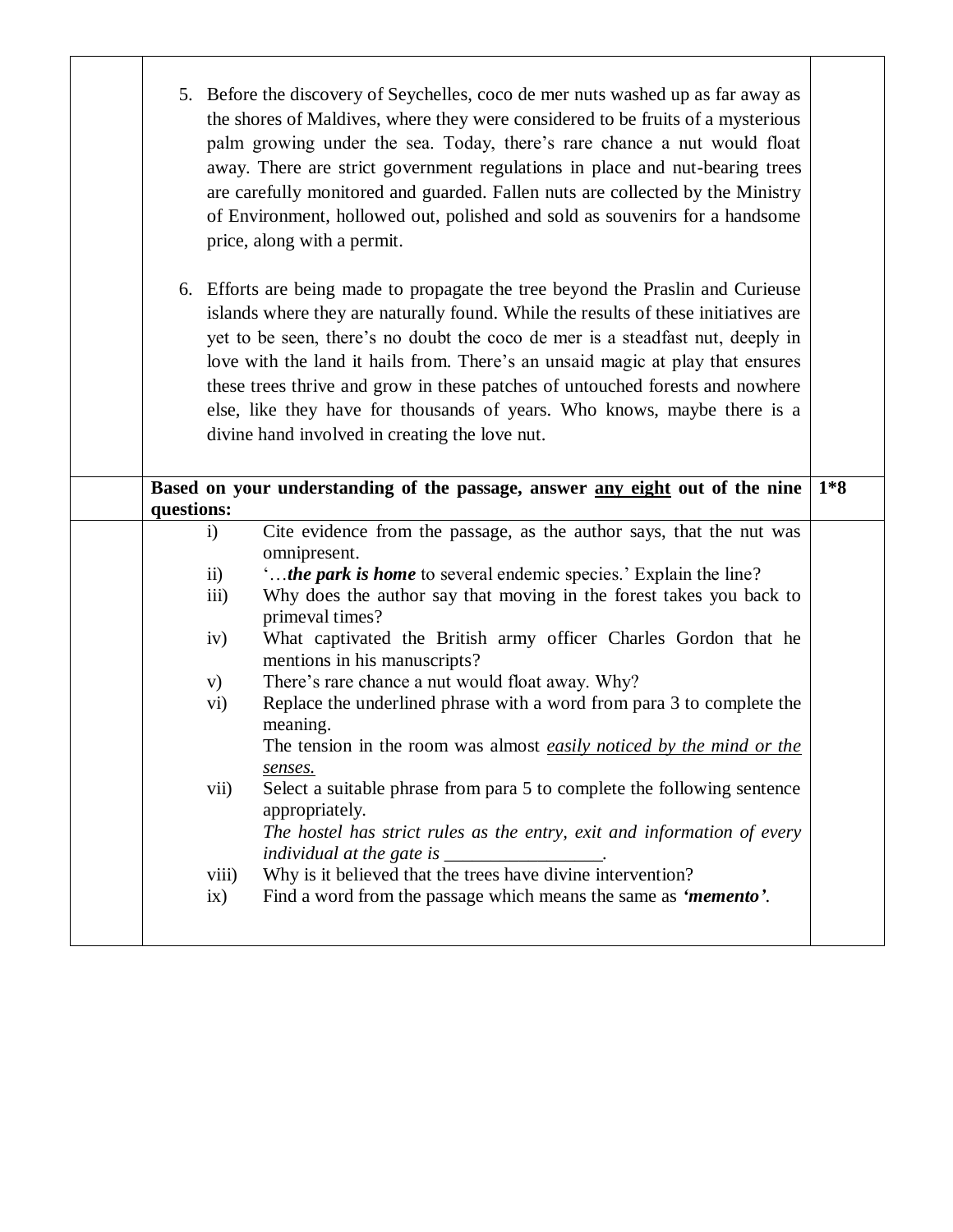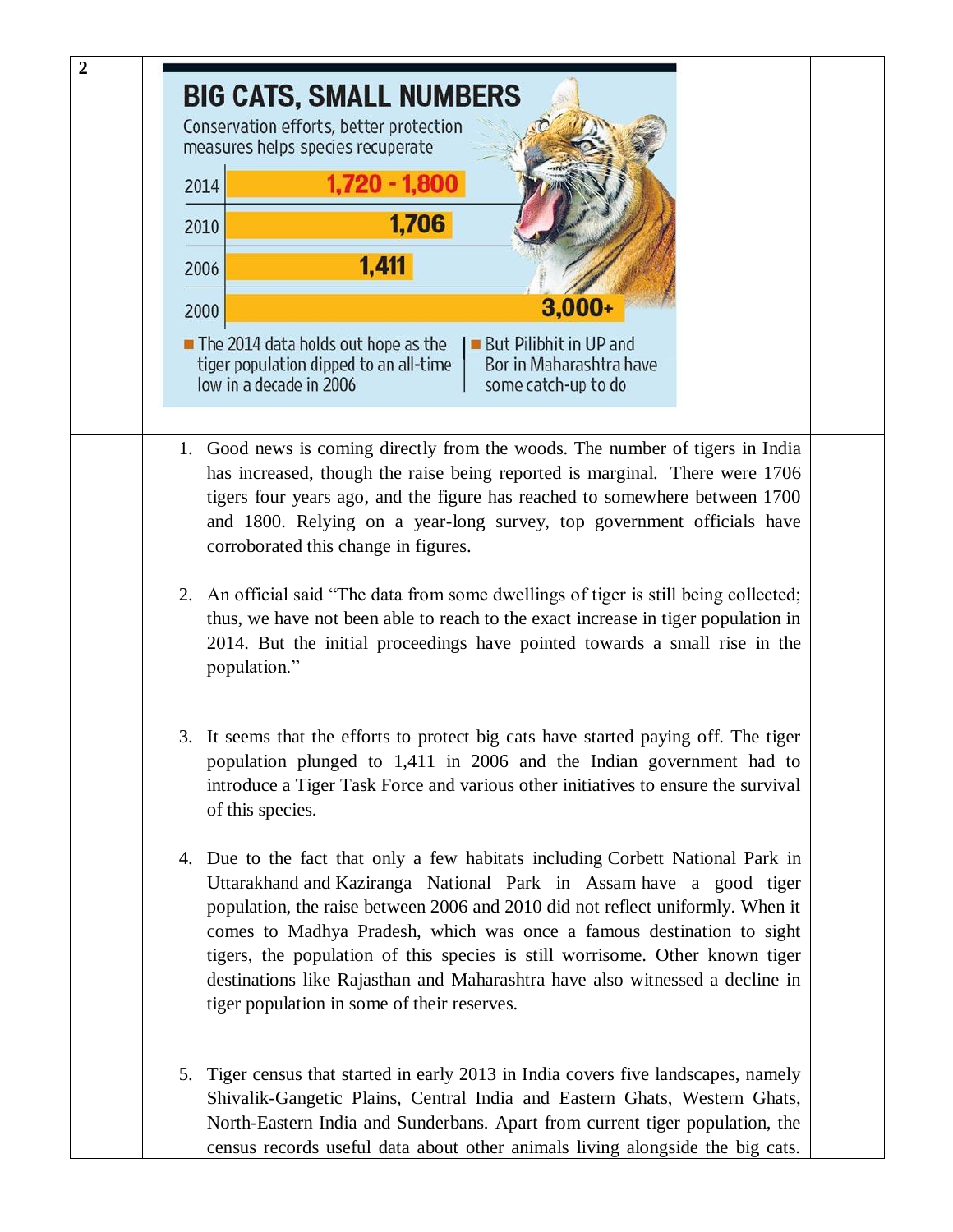|    | The data is very carefully assembled by installing camera traps, collecting<br>DNA tests and gathering ground reports from thousands of foresters.                                                                                                                                                                                                                                                                                                                                                                                                                                                           |              |  |  |  |  |
|----|--------------------------------------------------------------------------------------------------------------------------------------------------------------------------------------------------------------------------------------------------------------------------------------------------------------------------------------------------------------------------------------------------------------------------------------------------------------------------------------------------------------------------------------------------------------------------------------------------------------|--------------|--|--|--|--|
|    | 6. There are 47 protected areas for tigers and the 10% of current population also<br>lives in other dwellings, which are not in good condition. Thus, the latest report<br>may show decline in tiger population in these dwellings. This 10% is not a<br>small population to not think about and the authorities should come up with<br>some plans if they want to maintain the increase in tiger population.                                                                                                                                                                                                |              |  |  |  |  |
|    | Based on the reading of the above passage answer ANY SIX of the questions<br>given below:                                                                                                                                                                                                                                                                                                                                                                                                                                                                                                                    |              |  |  |  |  |
|    | $\mathbf{i}$ .<br>According to the data why does 2014 hold hope?<br>Which figure of speech does the title of the data reveal?<br>ii.<br>iii.<br>What measure does the survey show to increase the numbers of big cats?<br>Why did the Indian government introduce a Tiger Task Force?<br>iv.<br>Apart from current tiger population, the census records useful data about<br>V.<br>other animals living alongside the big cats. How is it done?<br>The tiger census gives coverage to a few landscapes. Name them.<br>vi.<br>There is a decline in 10% of current population of the tigers. Justify.<br>V11. | $1*6$        |  |  |  |  |
| 3. | <b>SECTION B - WRITING</b><br>You are Nisha, residing in Gwalior. It is your cousin's wedding and your aunt staying                                                                                                                                                                                                                                                                                                                                                                                                                                                                                          | $\mathbf{3}$ |  |  |  |  |
|    | close by has extended an invite to you. She has also requested your assistance for                                                                                                                                                                                                                                                                                                                                                                                                                                                                                                                           |              |  |  |  |  |
| 4. | arrangements needed. Draft a reply of acceptance, in not more than 50 words.<br>Attempt <b>ANY ONE</b> from <b>A</b> and <b>B</b> given below:                                                                                                                                                                                                                                                                                                                                                                                                                                                               | 5            |  |  |  |  |
|    | A. You are Kiara Peter, residing at 14/7 Malviya Nagar, Delhi. You come across<br>the following classified advertisement in a local daily. Write a letter, in about<br>120-150 words, applying for the post.                                                                                                                                                                                                                                                                                                                                                                                                 |              |  |  |  |  |
|    | <b>SITUATION VACANT</b>                                                                                                                                                                                                                                                                                                                                                                                                                                                                                                                                                                                      |              |  |  |  |  |
|    | WANTED a PGT - PTI, aged 25 years and<br>above, to teach in a Co-Ed school, for the<br>new session, in Delhi. Ability to speak, read<br>and write English fluently, important.<br>Experience preferred. Contact Ms Reshma<br>Jaiswal, Co-ordinator of recruitment cell,<br>Sunshine Public School, Delhi.                                                                                                                                                                                                                                                                                                    |              |  |  |  |  |
|    | <b>OR</b>                                                                                                                                                                                                                                                                                                                                                                                                                                                                                                                                                                                                    |              |  |  |  |  |
|    | B. Your esteemed school as part of NSS worked with the local underprivileged<br>children in slums with the mission of EACH ONE TEACH ONE. You were<br>able to distribute books and stationery by calling them to your school premises<br>and organised a small programme for them as part of outreach programme. Mr<br>Bhasin, the district co-ordinator presided over the function. Write a report                                                                                                                                                                                                          |              |  |  |  |  |